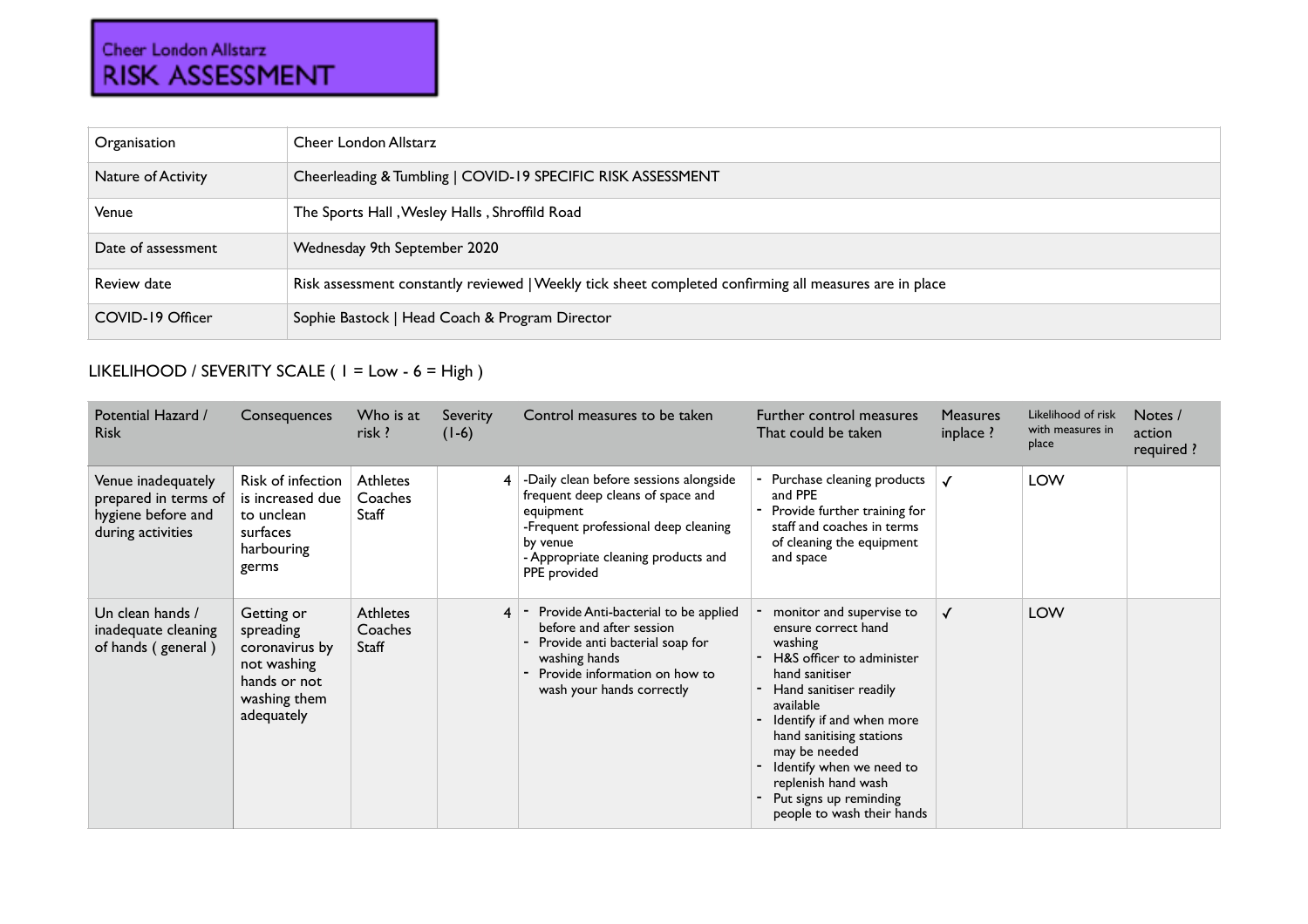| Potential Hazard /<br><b>Risk</b>                                                                                                                                            | Consequences                                                                                 | Who is at<br>risk ?             | <b>Severity</b><br>$(1-6)$ | Control measures to be taken                                                                                                                                                                                                                                                                                                                                                                                                                                                                    | Further control measures<br>That could be taken                                                                                                                                                                                                                                                                                                                       | <b>Measures</b><br>inplace ? | Likelihood of risk<br>with measures in<br>place | Notes /<br>action<br>required ? |
|------------------------------------------------------------------------------------------------------------------------------------------------------------------------------|----------------------------------------------------------------------------------------------|---------------------------------|----------------------------|-------------------------------------------------------------------------------------------------------------------------------------------------------------------------------------------------------------------------------------------------------------------------------------------------------------------------------------------------------------------------------------------------------------------------------------------------------------------------------------------------|-----------------------------------------------------------------------------------------------------------------------------------------------------------------------------------------------------------------------------------------------------------------------------------------------------------------------------------------------------------------------|------------------------------|-------------------------------------------------|---------------------------------|
| Access to the venue:<br>The venue wont be<br>able to facilitate<br>social distancing<br>measures for<br>athletes and parents<br>accessing the sports<br>hall and entry gates | Increased risk of<br>infection<br><b>Transmission</b><br>due to lack of<br>social distancing | Athletes<br>Parents /<br>Carers | 4                          | - Limit number of participants in each<br>class<br>Parents and Carers drop off only<br>and wait in pick up / drop off zone<br>social distancing (outside of<br>venue)<br>One way system, not crossing<br>paths (traffic flow)<br>Clear signage<br>Coach over seeing enter and exit<br>proceedings<br>- Social distancing markers on floor<br>No no-essential visitors<br>Reduce numbers within the sports<br>hall<br>- Hand sanitiser upon arrival and exit<br>Video explaining entry and exits | - Further monitoring of<br>access points<br>- Consider changing access<br>points to reduce<br>congestion<br>Increase signage<br>- Consider wet weather<br>contingency plan if asking<br>athletes to remain outside<br>for long period of time<br>- Ensure all methods are<br>clearly communicated to all<br>- Update using videos to<br>demonstrate new<br>procedures | √                            |                                                 |                                 |
| Th venue will be<br>inadequately<br>prepared for social<br>distancing measures                                                                                               | Increased risk of<br>infection due to<br>lack of social<br>distancing                        | Athletes<br>Coaches<br>Staff    |                            | Floor will be pre marked before the<br>session<br>- Markers will be placed on the<br>Cheer floor panels 2meters apart<br>Signage will indicate traffic flow for<br>people moving around the gym<br>- Markers used for bag drop and<br>shoe change stations<br>All Coaches and staff to be trained<br>on procedures                                                                                                                                                                              | Ensure tape is effective,<br>hard wearing and wont<br>peel off during session<br>- More signage<br>- All measures clearly<br>communicated<br>- Create videos to allow<br>simple instructions given to<br>athletes and families                                                                                                                                        | $\checkmark$                 |                                                 |                                 |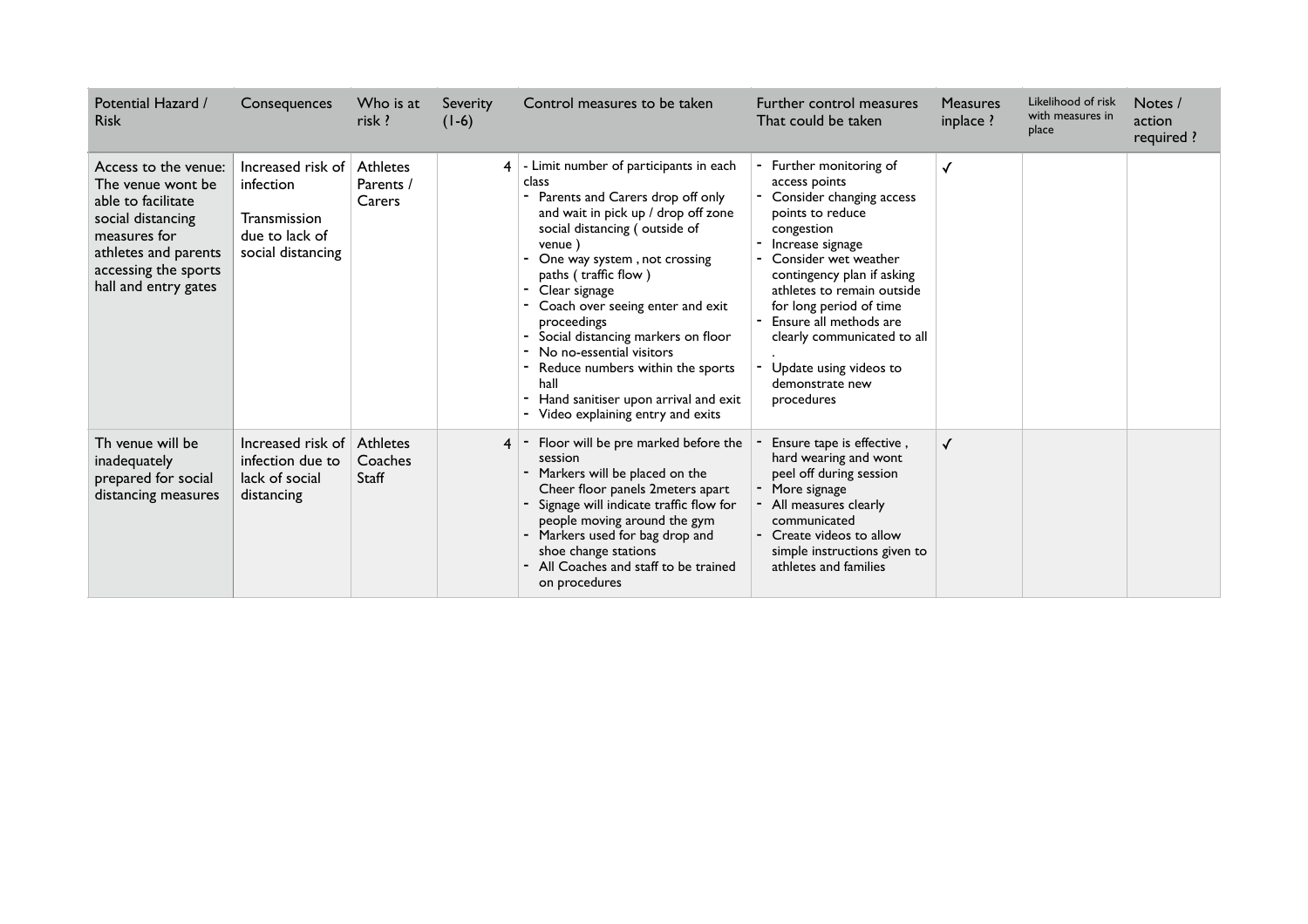| Potential Hazard /<br><b>Risk</b>                                                                                                         | Consequences                                                                                                                                                                | Who is at<br>risk ?                                 | Severity<br>$(1-6)$ | Control measures to be taken                                                                                                                                                                                                                                                                                                                                                   | Further control measures<br>That could be taken                                                                                                                                                                                                                                                       | <b>Measures</b><br>inplace ? | Likelihood of risk<br>with measures in<br>place | Notes /<br>action<br>required ? |
|-------------------------------------------------------------------------------------------------------------------------------------------|-----------------------------------------------------------------------------------------------------------------------------------------------------------------------------|-----------------------------------------------------|---------------------|--------------------------------------------------------------------------------------------------------------------------------------------------------------------------------------------------------------------------------------------------------------------------------------------------------------------------------------------------------------------------------|-------------------------------------------------------------------------------------------------------------------------------------------------------------------------------------------------------------------------------------------------------------------------------------------------------|------------------------------|-------------------------------------------------|---------------------------------|
| The venue will be<br>inadequately<br>prepared in terms of<br>toilet facilities                                                            | <b>Risk of infection</b><br>is increased due<br>to surfaces<br>harbouring<br>germs<br>Inability to<br>maintain social<br>distancing<br>measures in the<br>toilet facilities | <b>Athletes</b><br>Coaches<br>Staff                 | 3                   | - Clean toilet facilities<br>before.<br>during and after sessions<br>-Provide Anti-bacterial soap to be<br>used<br>- One athlete at a time to access<br>single use toilet<br>-Ensure use of toilet before you attend<br>your session<br>Signage to remind athletes to wash<br>their hands for 20 seconds<br>minimum<br>Provide suitable bins and regular<br>removal of rubbish | - Markers in corridor incase<br>of waiting for the toilet to<br>keep social distancing<br>- Create a cleaning rota for<br>regular cleaning<br>Create more signage<br>Have a spare full soap<br>available incase of refill<br>needed<br>Consider shorter session<br>times and therefore less<br>breaks | $\checkmark$                 | <b>LOW</b>                                      |                                 |
| The venue will be<br>inadequately<br>prepared in terms of<br>changing facilities                                                          | <b>Risk of infection</b><br>is increased due<br>to surfaces<br>harbouring<br>germs<br>Inability to<br>maintain social<br>distancing<br>measures in the<br>toilet facilities | Athletes                                            | 3                   | Changing facilities closed<br>Athletes will be asked to come to<br>class already changed                                                                                                                                                                                                                                                                                       | - Clearly communicated and<br>updated to parents                                                                                                                                                                                                                                                      | $\checkmark$                 | <b>LOW</b>                                      |                                 |
| The activity/class<br>timetable will not<br>allow safe social<br>distancing between<br>classes entering and<br>exiting the sports<br>hall | Increased risk of<br>infection due to<br>lack of social<br>distancing                                                                                                       | Athletes<br>Coaches<br>Staff<br>Parents /<br>Carers | 6                   | Use two seperate entrance and<br>exits<br>Re consider timetable and reducing<br>class times                                                                                                                                                                                                                                                                                    | Stagger start and finish<br>times<br>Use additional doors and<br>gates as points of entry and<br>exits<br>Continuing to<br>communicate with athletes<br>and parents                                                                                                                                   | $\checkmark$                 | <b>LOW</b>                                      |                                 |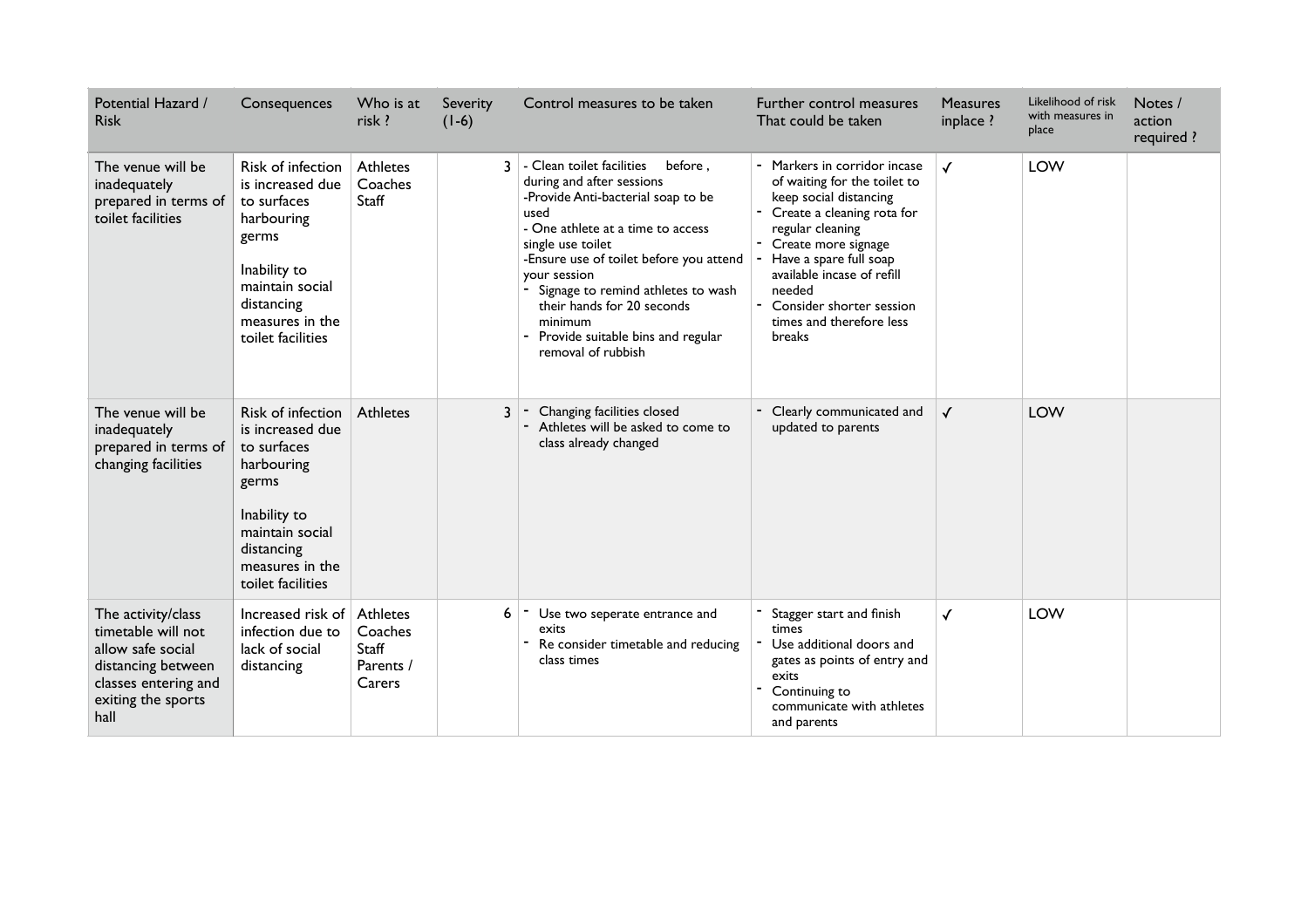| Potential Hazard /<br><b>Risk</b>                                                                                | Consequences                                                                                                                                                                               | Who is at<br>risk ?                                        | Severity<br>$(1-6)$ | Control measures to be taken                                                                                                                                                                                                                                                                                                                                                                                                                                                                    | Further control measures<br>That could be taken                                                                                                                                                                                                                                                        | <b>Measures</b><br>inplace ? | Likelihood of risk<br>with measures in<br>place | Notes /<br>action<br>required ? |
|------------------------------------------------------------------------------------------------------------------|--------------------------------------------------------------------------------------------------------------------------------------------------------------------------------------------|------------------------------------------------------------|---------------------|-------------------------------------------------------------------------------------------------------------------------------------------------------------------------------------------------------------------------------------------------------------------------------------------------------------------------------------------------------------------------------------------------------------------------------------------------------------------------------------------------|--------------------------------------------------------------------------------------------------------------------------------------------------------------------------------------------------------------------------------------------------------------------------------------------------------|------------------------------|-------------------------------------------------|---------------------------------|
| <b>Staff and Coaches</b><br>will know how to<br>keep them selves<br>safe from exposure<br>to COVID               | Staff and<br>Coaches<br>increasing their<br>risk of infection,<br>or the spread of<br>infection to<br>themselves or<br>others                                                              | Staff<br>Coaches                                           | 4                   | -Clear training and communication<br>with staff on their roles, protocol and<br>any PPE measures<br>- No spotting, handshakes, Hi5s or<br>hugs                                                                                                                                                                                                                                                                                                                                                  | -Testing out new protocol and<br>processes on I test class<br>before rolling out to all<br>classes<br>- Research alternatives to high<br>5s / communication and<br>praise within sessions                                                                                                              | $\checkmark$                 | LOW                                             |                                 |
| <b>Staff and Coaches</b><br>will not know what<br>to do if an athlete or<br>parent presents<br>Covid-19 symptoms | Potential<br>transmission of<br>COVID-19,<br>resulting In<br>people<br>contracting the<br>virus<br>Hightened risk<br>to the individual<br>if they are not<br>treated in a<br>timely manner | <b>Athletes</b><br>Coaches<br>Staff<br>Parents /<br>Carers |                     | Training to identify signs<br>Flowchart of appropriate action<br>steps (up in venue and provided to<br>staff) in training manuals<br>If symptoms begin whilst at a<br>session (return home immediately<br>and avoid touching anything<br>Follow NHS advice on 14 day<br>isolation<br>- All athletes in session will be asked<br>to stay at home and self isolate for<br>14 days<br>Staff to fully deep clean gym<br>wearing PPE<br>Temperature check before class<br>with distanced thermometer | - Create an action flow chart $\vert \mathcal{J} \vert$<br>/ contingency plan to<br>isolate individual with<br>symptoms<br>- A location where an<br>athlete or staff member<br>can safely self isolate until<br>parent / carer can collect<br>- Clear communication not<br>to attend if symptoms start |                              | <b>LOW</b>                                      |                                 |
| An athlete or staff<br>member who has<br>been at the gym<br>tests positive for<br><b>COVID</b>                   | High increased<br>risk of infection<br>to athletes, staff<br>and coaches                                                                                                                   | <b>Athletes</b><br>Staff<br>Coaches                        | 6                   | Ensure all athletes contact details are<br>up to date for contact tracing and<br>contact all those who had been in the<br>gym with the infected person.<br>Use the NHS track and trace service<br>to inform them of the incident and<br>provide any relevant details.<br>Make clear to athletes and staff who<br>have been in contact with the effected<br>athlete that they must not attend the<br>gym and isolate for 14 days                                                                 |                                                                                                                                                                                                                                                                                                        | ✓                            | <b>LOW</b>                                      |                                 |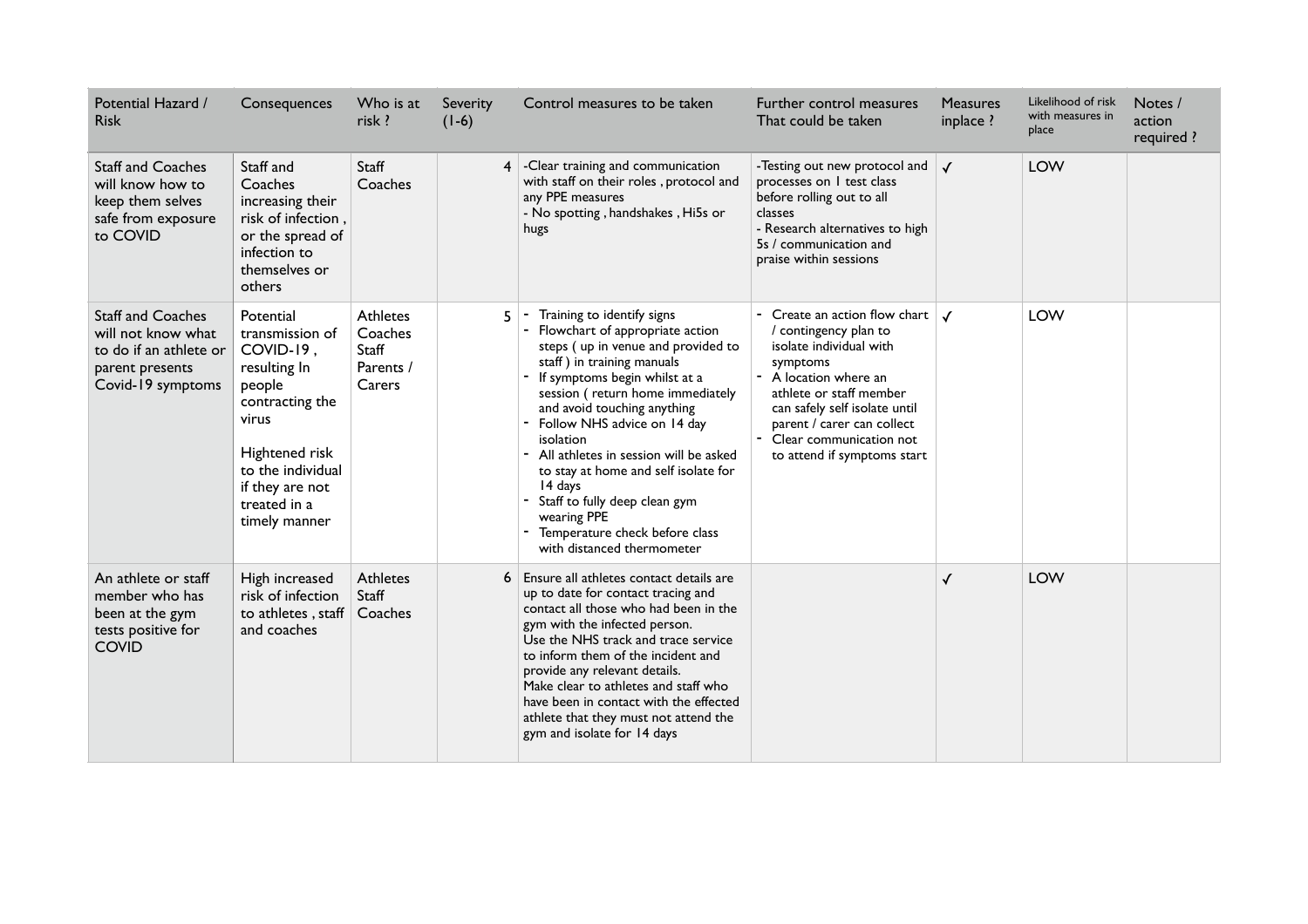| Potential Hazard /<br><b>Risk</b>                                                                                                                                         | Consequences                                                                                                                | Who is at<br>risk ?                | Severity<br>$(1-6)$ | Control measures to be taken                                                                                                                                                                                                                                                                                                                                | Further control measures<br>That could be taken                                                                                                                                                                                                                                                                                                                                               | <b>Measures</b><br>inplace ? | Likelihood of risk<br>with measures in<br>place | Notes /<br>action<br>required ? |
|---------------------------------------------------------------------------------------------------------------------------------------------------------------------------|-----------------------------------------------------------------------------------------------------------------------------|------------------------------------|---------------------|-------------------------------------------------------------------------------------------------------------------------------------------------------------------------------------------------------------------------------------------------------------------------------------------------------------------------------------------------------------|-----------------------------------------------------------------------------------------------------------------------------------------------------------------------------------------------------------------------------------------------------------------------------------------------------------------------------------------------------------------------------------------------|------------------------------|-------------------------------------------------|---------------------------------|
| Athletes will be<br>unclear on how to<br>behave in class, and<br>do not understand<br>or follow the social<br>distancing measures,<br>markers and traffic<br>flow created | <b>Athletes</b><br>increasing their<br>risk of infection.<br>or the spread of<br>an infection to<br>themselves or<br>others | <b>Athletes</b><br>Staff<br>Coache |                     | 4 All attending athletes are sent clear<br>guidance on the measures that will be<br>in place. Instructional videos showing<br>how the space is to be navigated,<br>hygiene measures etc<br>No stunting, pyramids, spotting,<br>handshakes, hi5's or hugs<br>Signage on walls and markers on the<br>floor to indicate instructions athletes<br>should follow | All younger classes - mini,<br>tiny, classes to remain online<br>Any athlete 6 years and<br>younger to continue taking<br>classes online.<br>Create clear communication<br>channels and ensure all<br>attending athletes have<br>received the information<br>before attending<br>Consider further measures,<br>such as limiting/ reducing the<br>amount of time an athlete can<br>be on site. | $\checkmark$                 | <b>LOW</b>                                      |                                 |
| Athletes do not<br>follow hygiene<br>requirements as set<br>out in the<br>government<br>guidelines (regarding<br>handwashing,<br>coughing into elbow<br>etc)              | <b>Athletes</b><br>increasing their<br>risk of infection,<br>or the spread of<br>an infection to<br>themselves or<br>others | Athletes<br>Staff<br>Coaches       |                     | 4 Additional signage reinforcing<br>measures such as hand washing,<br>coughing into elbow and catch it, bin<br>it kill it! Around the gym<br>Messaging regarding hygiene<br>requirements are sent ahead of their<br>return<br>Coaches to remind athletes about<br>hygiene at the start of class                                                             | Create more signage<br>Ensure there are tissues,<br>bins and hand sanitiser<br>available                                                                                                                                                                                                                                                                                                      | $\checkmark$                 | <b>LOW</b>                                      |                                 |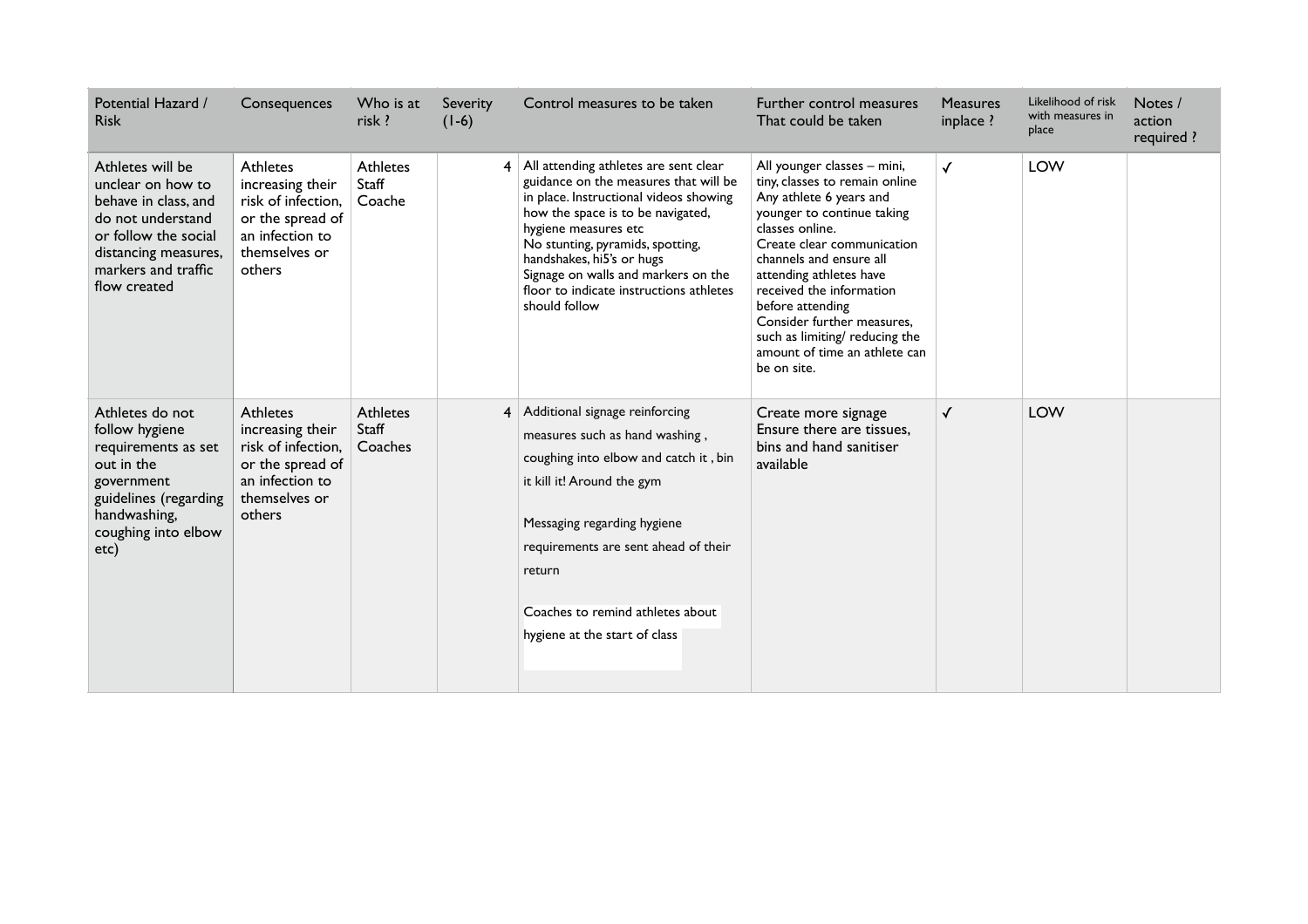| Potential Hazard /<br><b>Risk</b>                                                                                  | Consequences                                                                                                                | Who is at<br>risk ?                 | Severity<br>$(1-6)$ | Control measures to be taken                                                                                                                                                                                         | Further control measures<br>That could be taken                                                                                                                                                             | <b>Measures</b><br>inplace ? | Likelihood of risk<br>with measures in<br>place | Notes /<br>action<br>required ? |
|--------------------------------------------------------------------------------------------------------------------|-----------------------------------------------------------------------------------------------------------------------------|-------------------------------------|---------------------|----------------------------------------------------------------------------------------------------------------------------------------------------------------------------------------------------------------------|-------------------------------------------------------------------------------------------------------------------------------------------------------------------------------------------------------------|------------------------------|-------------------------------------------------|---------------------------------|
| During classes<br>athletes will be<br>unable to maintain<br>social distancing                                      | <b>Athletes</b><br>increasing their<br>risk of infection,<br>or the spread of<br>an infection to<br>themselves or<br>others | <b>Athletes</b>                     |                     | Social distancing markers on the floor<br>will show athletes how to move<br>around the gym and where to train on<br>the mat.<br>Social distancing rules will be<br>communicated to athletes prior to<br>attending    | Monitor and adjust any<br>measures that are not<br>working to make more<br>effective.<br>Create signage, maps and<br>markers<br>Communicate social<br>distancing rules with athletes<br>ahead of attendance | $\checkmark$                 | <b>LOW</b>                                      |                                 |
| During classes<br>coaches will be<br>unable to maintain<br>social distancing                                       | Coaches<br>increasing their<br>risk of infection,<br>or the spread of<br>an infection to<br>themselves or<br>others         | <b>Athletes</b><br>Coaches<br>Staff |                     | Coaches and staff to pre-plan how<br>they will deliver classes in order to<br>maintain social distancing.                                                                                                            | If appropriate, PPE to be worn $\vert \mathcal{J} \vert$<br>(such as masks)<br>Plan effective training and<br>delivery strategies                                                                           |                              | <b>LOW</b>                                      |                                 |
| The storage of bags,<br>shoes and water<br>bottles etc will<br>increase the risk of<br>infection<br>transmission   | increased risk of<br>spreading<br>infectio                                                                                  | Athletes<br>Staff<br>Coaches        |                     | Athletes will be asked to bring the<br>minimum required with them and to<br>come dressed for class.<br>Water bottles and bags to be kept in<br>designated bag drop social distanced<br>areas<br>No eating in the gym | Ask athletes to clearly mark<br>water bottles with their name                                                                                                                                               | $\checkmark$                 | <b>LOW</b>                                      |                                 |
| An area where an<br>athlete presenting<br>with Covid-19 /<br>confirmed Covid-19<br>has been requires<br>sanitising | Potential<br>transmission of<br>Covid-19,<br>resulting in<br>people<br>contracting the<br>virus                             | <b>Athletes</b><br>Coaches<br>Staff | 6                   | Area to be evacuated and then either<br>cleaned by staff in appropriate PPE or<br>professional cleaners                                                                                                              | Daily checking of the<br>government website for<br>updates and directive on any<br>new required or<br>recommended measures                                                                                  | $\checkmark$                 | <b>LOW</b>                                      |                                 |